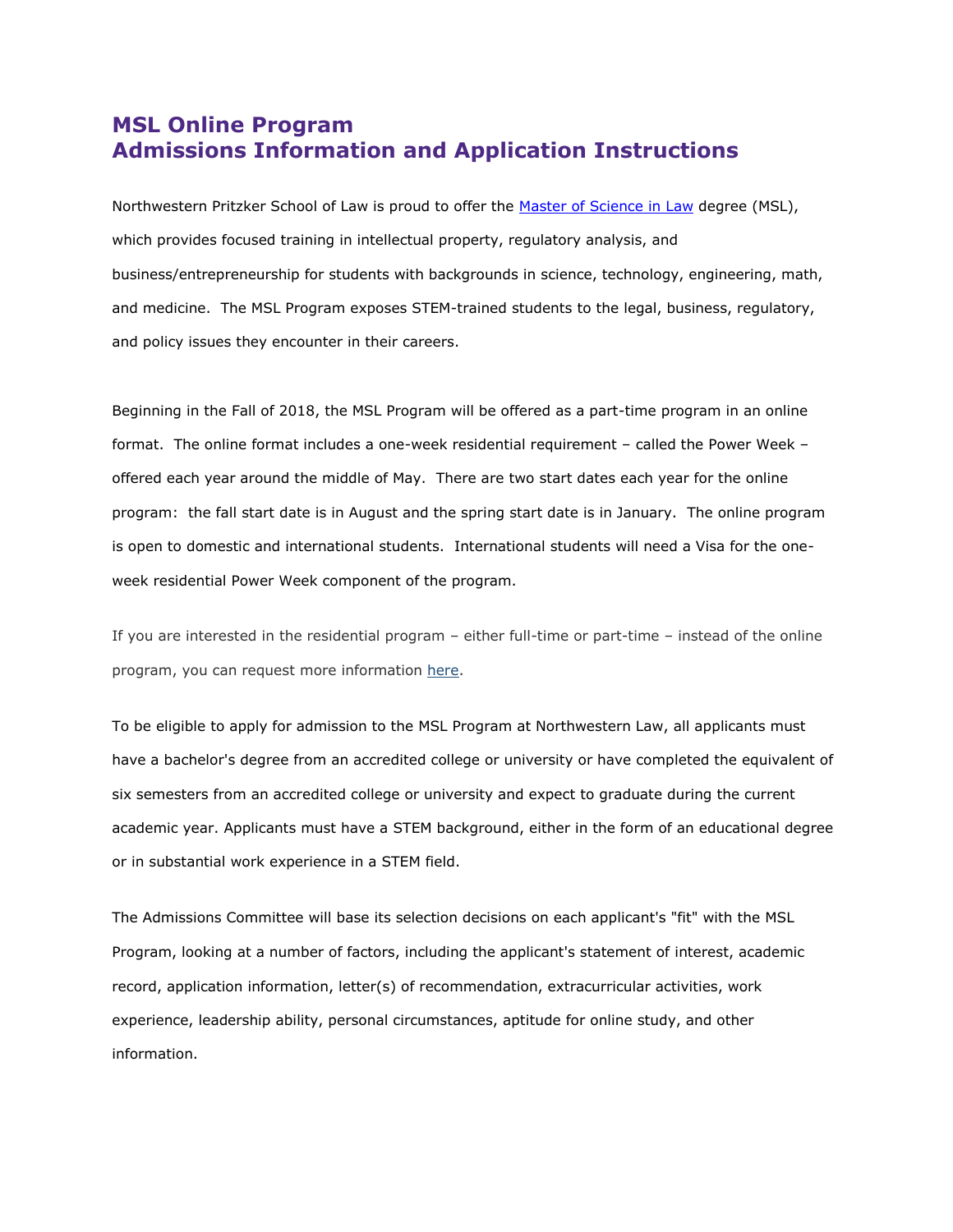There is no fee to apply to the MSL Program. Although the Office of Admissions and Financial Aid seeks to keep applicants informed of their application status and the receipt of documents, it is each applicant's responsibility to ensure that all parts of the application are received by the deadline; the Admissions Committee does not review incomplete applications.

Deadlines: For the Fall start of the 2018-2019 academic year, applications for the MSL online program are accepted during three rounds:

- First Round Priority Deadline: **January 15\***
- First Round Final Deadline: **January 31\***
- Second Round Deadline: **April 1**
- Third Round Deadline: **June 1**

\*Note: January 15 is the priority deadline for Round 1 applications (and we encourage you to apply by January 15). Applications submitted by January 15 will receive an admissions decision by January 29. January 31 is the Round 1 final deadline. Applications submitted between January 15 and January 31 will receive an admissions decision by February 21.

For the Spring start of the 2018-2019 academic year, applications for the MSL online program are accepted during two rounds:

- First Round Deadline: **August 15**
- Second Round Deadline: **October 1**

Each admissions deadline will trigger review of all completed applications that have been submitted by that deadline. On occasion, the Admissions Committee may also review applications on a rolling basis between deadlines.

Notifications: Applicants will be informed of the Admissions Committee's decisions within three weeks of the application deadlines.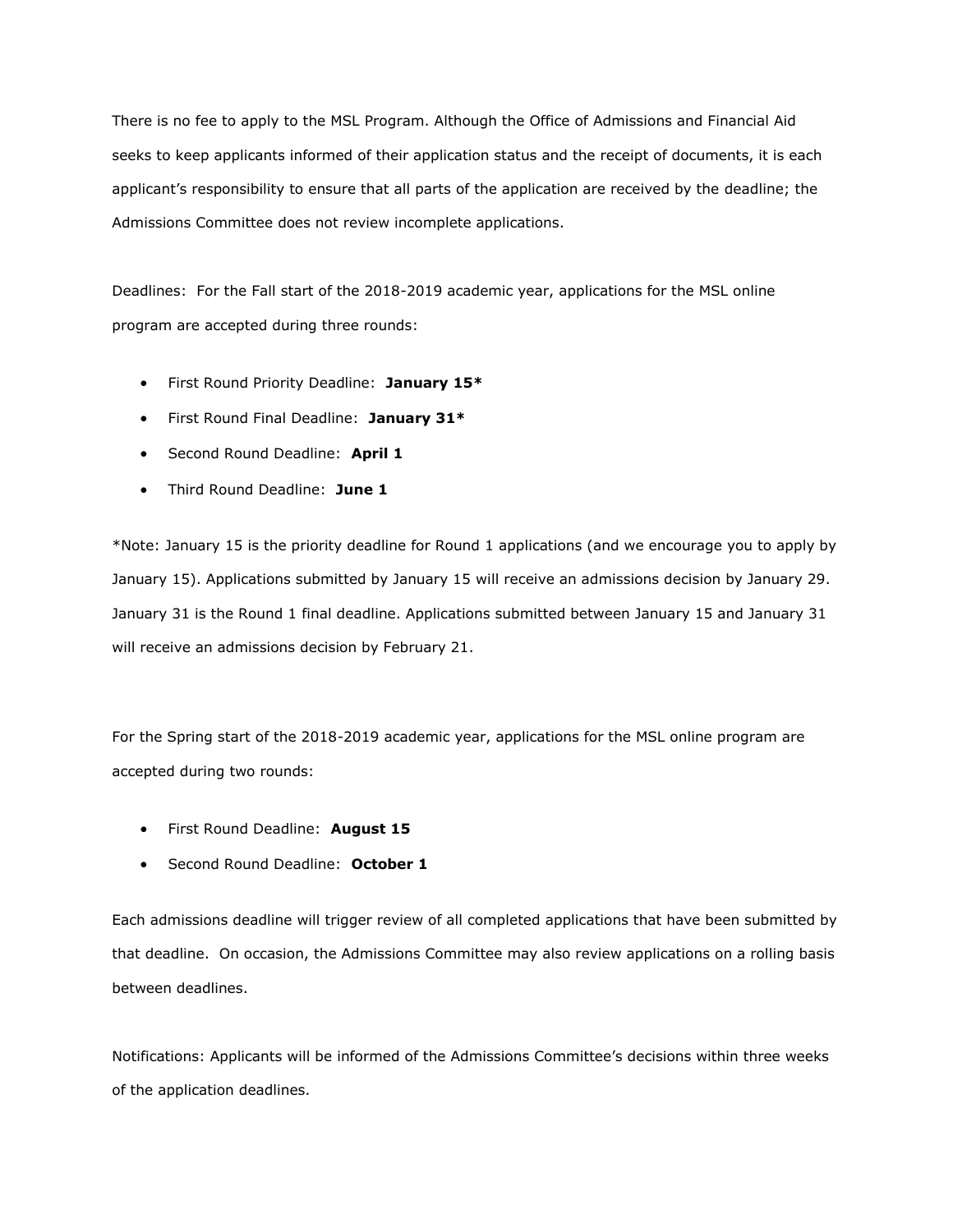Deposits: Students who are accepted into the program must secure their place in the class with a nonrefundable deposit of \$750, which will ultimately be applied toward tuition and fees. Each application round will have a deposit deadline, which is typically within one month of the admissions decision.

Deferrals: Admitted students may request a deferral from the Admissions Committee by submitting a written statement explaining the reason for the request. Deferral decisions are in the sole discretion of the Admissions Committee; good cause must be shown before a deferral will be granted. If the Admissions Committee grants a deferral, the admitted student must enroll in one of following two start dates; the deferral expires after two start dates have passed, and then the student must reapply to the program. To effectuate a deferral, the admitted student must submit a nonrefundable deposit of \$750, which will ultimately be applied toward tuition and fees. An additional nonrefundable deposit of \$750 (also applied to tuition and fees) will be required during the admissions cycle leading up to the term of the student's actual enrollment in the MSL Program.

Tuition: Tuition information is available [here.](http://www.law.northwestern.edu/admissions/tuitionaid/tuition/) Applicants should expect a modest tuition increase each year.

## **The MSL Application Process**

The MSL application for the online program requires a number of different parts, and these parts vary depending on whether the applicant is a domestic or international student.All applicants must submit the following items:

- Online Application
- Statement of Interest
- One Letter of Recommendation
- Current Resume or Curriculum Vitae
- Transcript from each university attended (undergraduate and graduate)

International applicants must submit: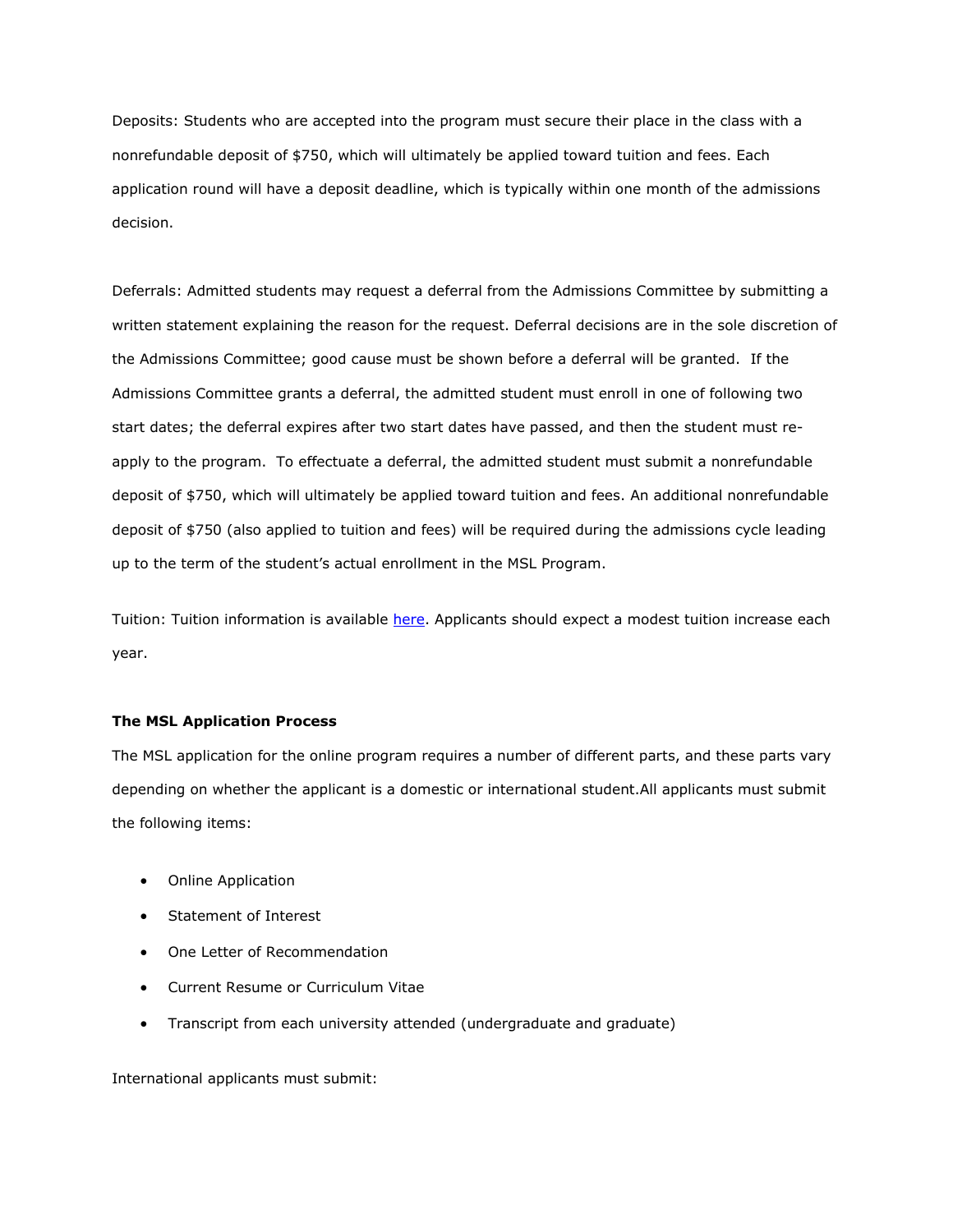TOEFL/IELTS score or a TOEFL/IELTS waiver request

In addition to the above, applicants to the online program are strongly encouraged to submit an online interview (via the Kira platform).

Applicants are free to submit additional optional information, including:

- Unofficial standardized test score reports (GMAT, GRE, LSAT, or MCAT)
- Additional letters of recommendation

# **Statement of Interest**

The Statement of Interest allows applicants to introduce themselves to the Admissions Committee. The statement should be 500-800 words and it should include information addressing all four of the following topics (five if the applicant does not have a degree in a STEM subject):

- *Why you are interested in studying in the MSL Program.*
- *How your past academic and professional experiences prepare you to study in this particular program.*
- *How you hope to use the knowledge gained from the MSL Program to achieve your career goals.*
- *Your readiness to study in an online program, which requires strong self-motivation and time management skills.*
- *If you do not have a degree in a STEM field, please explain your STEM background and/or professional experience in a STEM field.*

# **Letter of Recommendation**

The recommender should be a previous or current professor or employer, or another person familiar with the applicant's qualifications for the MSL Program. (Note: Applicants should not use family members, friends, or peer-level colleagues as recommenders.) The process for obtaining a recommendation is as follows: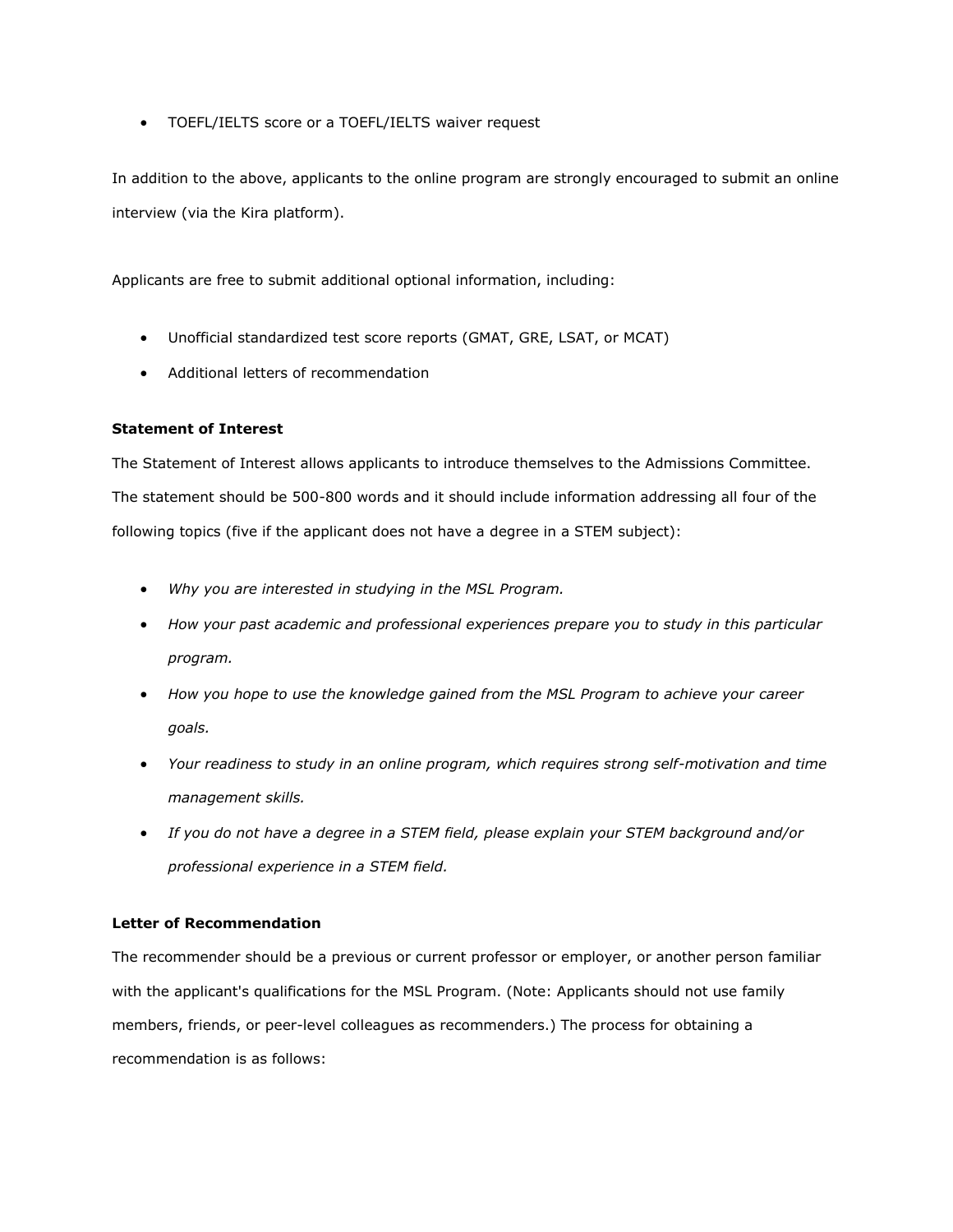- 1. Identify a recommender;
- 2. Let the recommender know you would like them to serve as a recommender and obtain their agreement;
- 3. After steps #1 and 2 are completed, provide the recommender's contact information on the online application form.

Once the applicant adds the recommender's contact information to the online form, the MSL application system will send an email to the recommender, along with a link and instructions for how to upload the recommendation to the applicant's file. This email must go directly to the recommender; applicants should not send the email to themselves and then forward it to the recommender.

#### **Resume/Curriculum Vitae**

A description of prior employment and education, as well as achievements and publications, should be included in a one-two page resume/CV written in English.

## **Standardized Test Scores and Other Optional Information**

While students are not required to take or submit a standardized test (apart from TOEFL or IELTS for international students; see below) to apply for the MSL Program, applicants are free to submit standardized test scores as part of their applications. Test scores – such as one of more of the GMAT, GRE, LSAT, and MCAT – often help to flesh out or fortify an application.

#### **Transcripts**

Applicants should upload an unofficial copy of all undergraduate and graduate transcripts to their application. In most cases, unofficial copies of transcripts will be sufficient for the Admissions Committee to review a file; in cases where the unofficial transcripts are not sufficient, the Admissions Committee will request official transcripts. Prior to enrollment, all students must arrange to submit official, sealed copies of undergraduate and graduate transcripts to the Admissions Office.

Domestic and international applicants who have received an undergraduate or graduate degree from an institution outside of the US (including its territories and Canada) must also provide an outside evaluation of their transcripts from the World Education Services (WES); the WES evaluation provides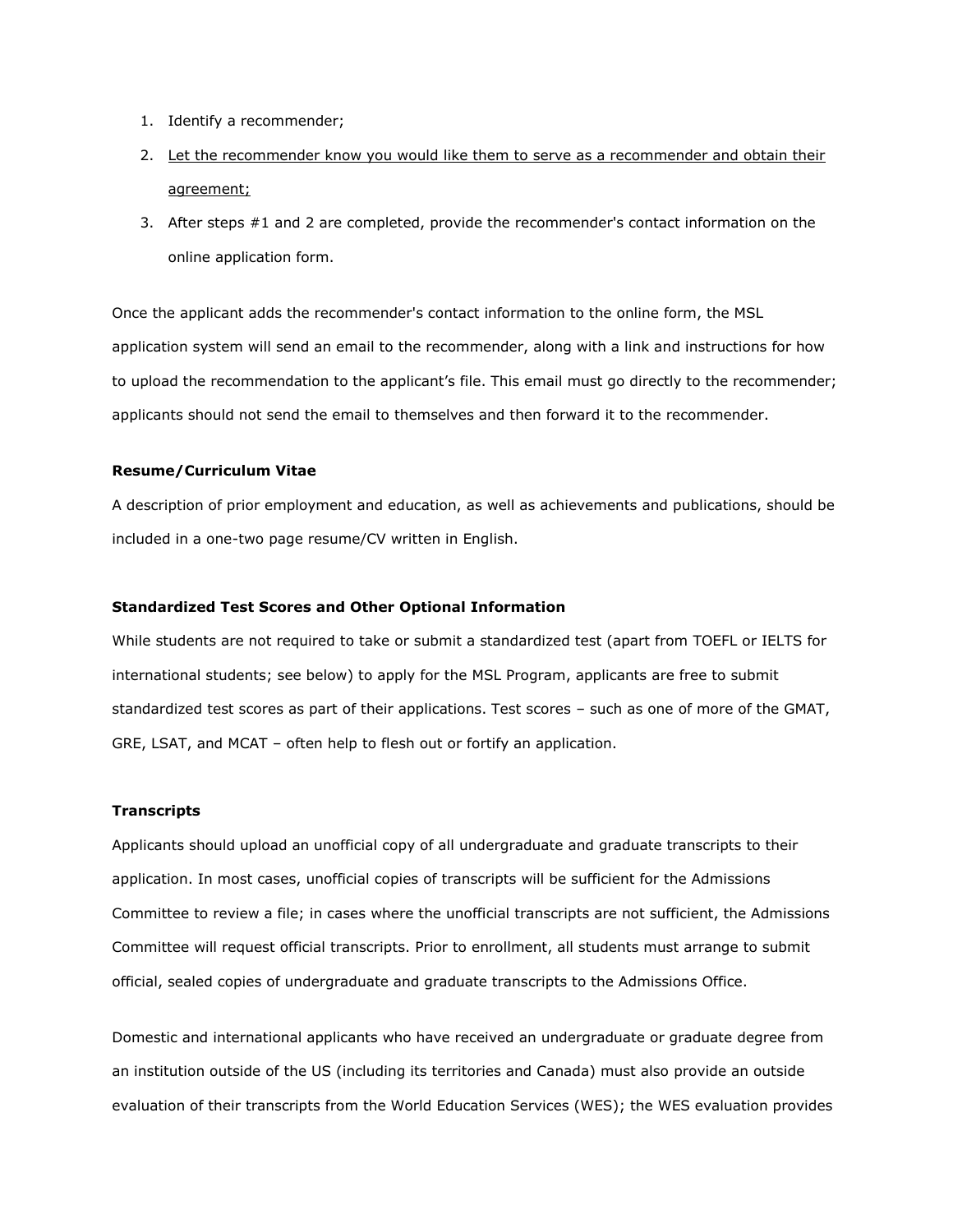a course-by-course translation of courses, degree, and grades to U.S. equivalency. The WES evaluation must be received within one month of the applicable deposit deadline. We encourage applicants who have studied outside the U.S. to begin the WES process early, so as to expedite the application/admissions/enrollment process. For more information, visit [www.wes.org;](http://wes.org/) check the "Required Documents" information specific to your country of study.

#### **English Language Proficiency**

Students in the MSL Program must have a high level of English language aptitude; the Admissions Committee relies on a test of English proficiency for students who are not native speakers of English. International applicants to the program who do not have English as their native language are required to submit an official TOEFL or IELTS test score by the application deadline; the minimum acceptable TOEFL score is 100 and the minimum IELTS score is 7.0.

The English proficiency examination should be taken by February 15, 2018. Applicants should request to have an official copy of their scores sent by ETS (TOEFL) or IELTS directly to the Northwestern Law Admissions Office – the Law School's code is 1565. The Law School will accept scores up to two years after the test date. For further information about the TOEFL examination, contact the [Educational](https://www.ets.org/toefl/contact/region1)  [Testing Service.](https://www.ets.org/toefl/contact/region1)

Applicants who do not receive the minimum score on the English language proficiency test may request an evaluative interview from the Admissions Committee. Interviews are allowed at the discretion of the Admissions Committee in cases where the test score may not be indicative of the applicant's ability.

The English language proficiency requirement may be waived if (1) the applicant has completed an undergraduate or graduate degree at an institution where the language of instruction is English or (2) in exceptional circumstances, such as previous exposure to English language, and after an evaluative interview. To apply for a waiver of the English proficiency examination requirement, applicants should submit the **online request form**. The Admissions Committee will grant waivers on a case-by-case basis, at its sole discretion.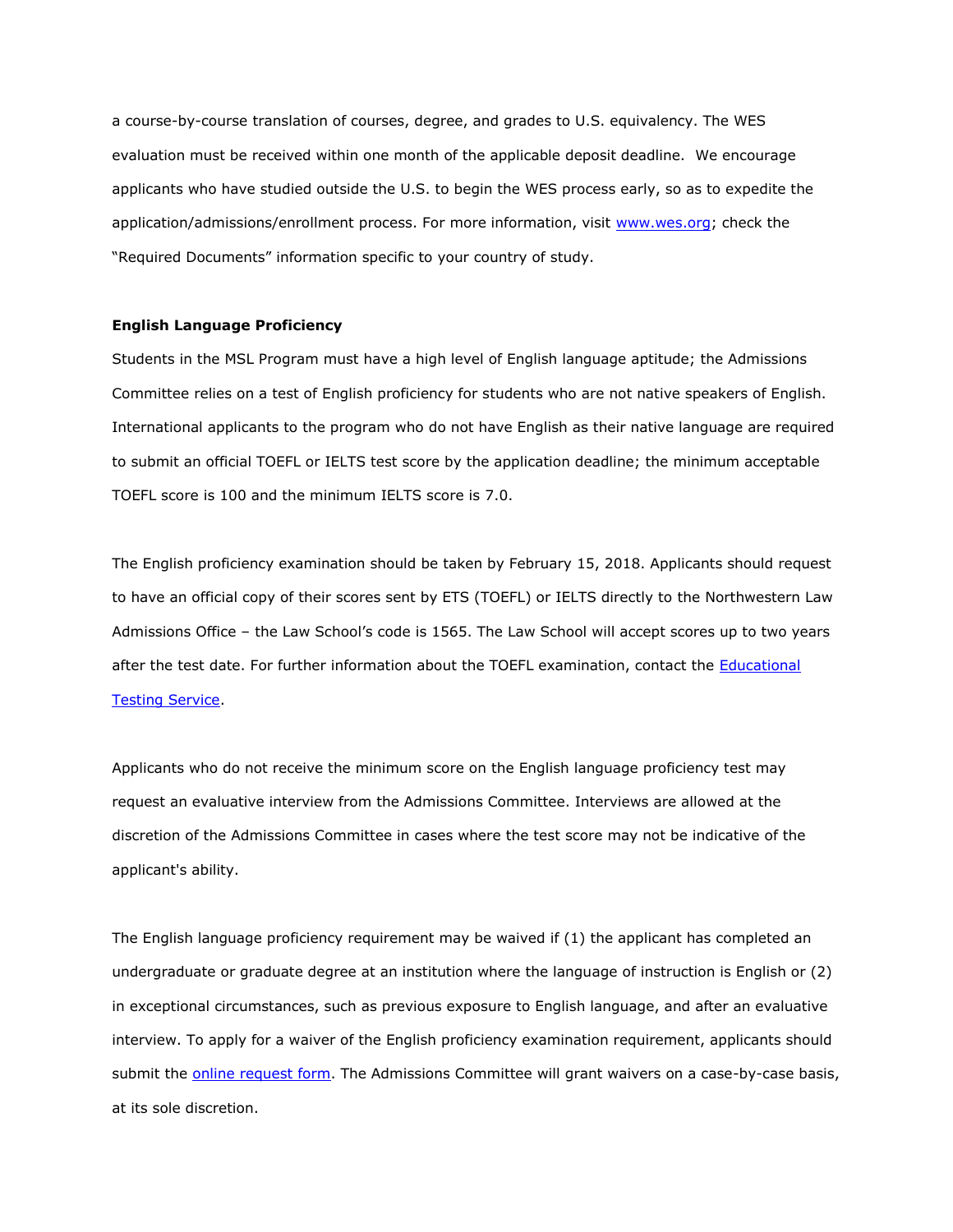#### **Visa Requirements**

Applicants who require a visa (F-1 or J-1) to study in the United States during the Power Week for online students may request a certificate of eligibility from Northwestern University. To qualify for the I-20 or DS-2019, international students must be admitted to the MSL Program and must demonstrate their ability to fund their studies at the Law School. For additional information about visa options and federal regulations, please contact the [International Office](http://www.northwestern.edu/international/) at Northwestern University.

#### **Loans**

Many part-time MSL students – both online and residential students – can qualify for student loans. U.S. citizens and permanent residents are generally eligible for Federal [student loans.](http://www.law.northwestern.edu/admissions/tuitionaid/aid/)

U.S. citizens and permanent residents who wish to apply for a Federal student loan should submit the Free Application for Federal Student Aid (FAFSA) to determine eligibility. The FAFSA form is availabl[eonline.](http://www.fafsa.ed.gov/) Individuals may also need to submit a signed copy of their 2016 Federal tax return and W-2s to Northwestern University. The Financial Aid Office will contact individuals who must submit these forms.

Applicants who are not eligible for Federal student loans may qualify for a university-administered or other [private loan](http://www.northwestern.edu/sfs/loan_instruc_info/private_loans.html) programs. Loans for international students require a credit-worthy U.S. citizen/permanent resident co-signer. If a U.S. co-signer is not possible, applicants should investigate loan opportunities in their home countries.

Instructions for completing the financial aid application will be provided via email to admitted students after their admissions decisions are made.

## **Bar Examination**

The MSL degree does not qualify its graduates to take a bar examination or to practice law.

#### **Northwestern University Disclosure**